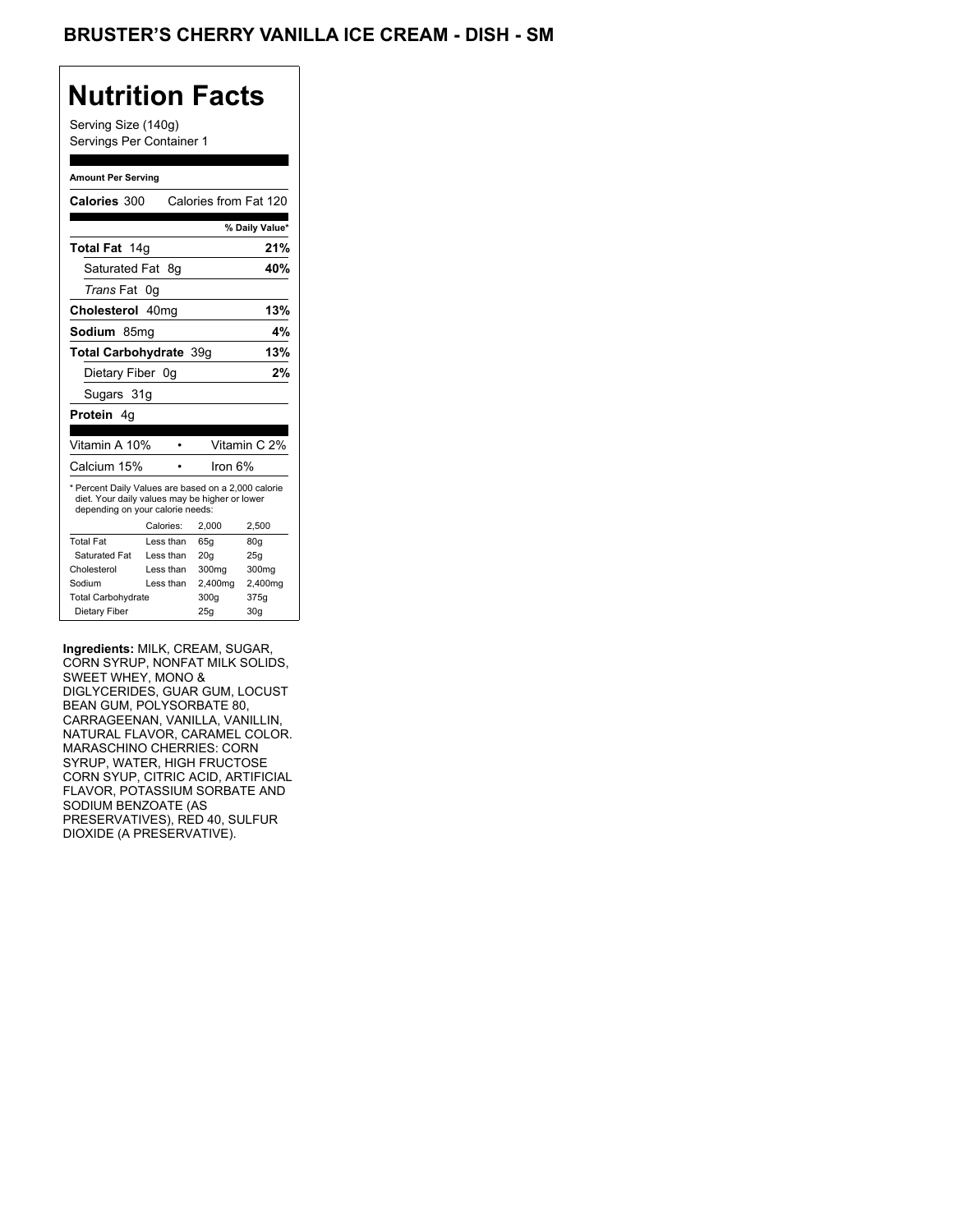## BRUSTER'S CHERRY VANILLA ICE CREAM - DISH - REG

# Nutrition Facts

Serving Size (210g) Servings Per Container 1

#### Amount Per Serving

| Calories 440                                                                                                                              |                  | Calories from Fat 190 |                 |
|-------------------------------------------------------------------------------------------------------------------------------------------|------------------|-----------------------|-----------------|
|                                                                                                                                           |                  |                       | % Daily Value*  |
| Total Fat 21q                                                                                                                             |                  |                       | 32%             |
| Saturated Fat 12g                                                                                                                         |                  |                       | 60%             |
| Trans Fat                                                                                                                                 | 0g               |                       |                 |
| Cholesterol                                                                                                                               | 60 <sub>mq</sub> |                       | 20%             |
| Sodium 125mg                                                                                                                              |                  |                       | 5%              |
| Total Carbohydrate 59g                                                                                                                    |                  |                       | 20%             |
| Dietary Fiber <1g                                                                                                                         |                  |                       | 3%              |
| Sugars 47g                                                                                                                                |                  |                       |                 |
| Protein<br>5g                                                                                                                             |                  |                       |                 |
|                                                                                                                                           |                  |                       |                 |
| Vitamin A 15%                                                                                                                             |                  |                       | Vitamin C 4%    |
| Calcium 20%                                                                                                                               |                  | Iron 10%              |                 |
| * Percent Daily Values are based on a 2,000 calorie<br>diet. Your daily values may be higher or lower<br>depending on your calorie needs: |                  |                       |                 |
|                                                                                                                                           | Calories:        | 2.000                 | 2.500           |
| <b>Total Fat</b>                                                                                                                          | Less than        | 65q                   | 80g             |
| Saturated Fat                                                                                                                             | Less than        | 20q                   | 25q             |
| Cholesterol                                                                                                                               | Less than        | 300 <sub>mq</sub>     | 300mg           |
| Sodium                                                                                                                                    | Less than        | 2,400mg               | 2,400mg         |
| <b>Total Carbohydrate</b>                                                                                                                 |                  | 300g                  | 375g            |
| Dietary Fiber                                                                                                                             |                  | 25q                   | 30 <sub>g</sub> |

Ingredients: MILK, CREAM, SUGAR, CORN SYRUP, NONFAT MILK SOLIDS, SWEET WHEY, MONO & DIGLYCERIDES, GUAR GUM, LOCUST BEAN GUM, POLYSORBATE 80, CARRAGEENAN, VANILLA, VANILLIN, NATURAL FLAVOR, CARAMEL COLOR. MARASCHINO CHERRIES: CORN SYRUP, WATER, HIGH FRUCTOSE CORN SYUP, CITRIC ACID, ARTIFICIAL FLAVOR, POTASSIUM SORBATE AND SODIUM BENZOATE (AS PRESERVATIVES), RED 40, SULFUR DIOXIDE (A PRESERVATIVE).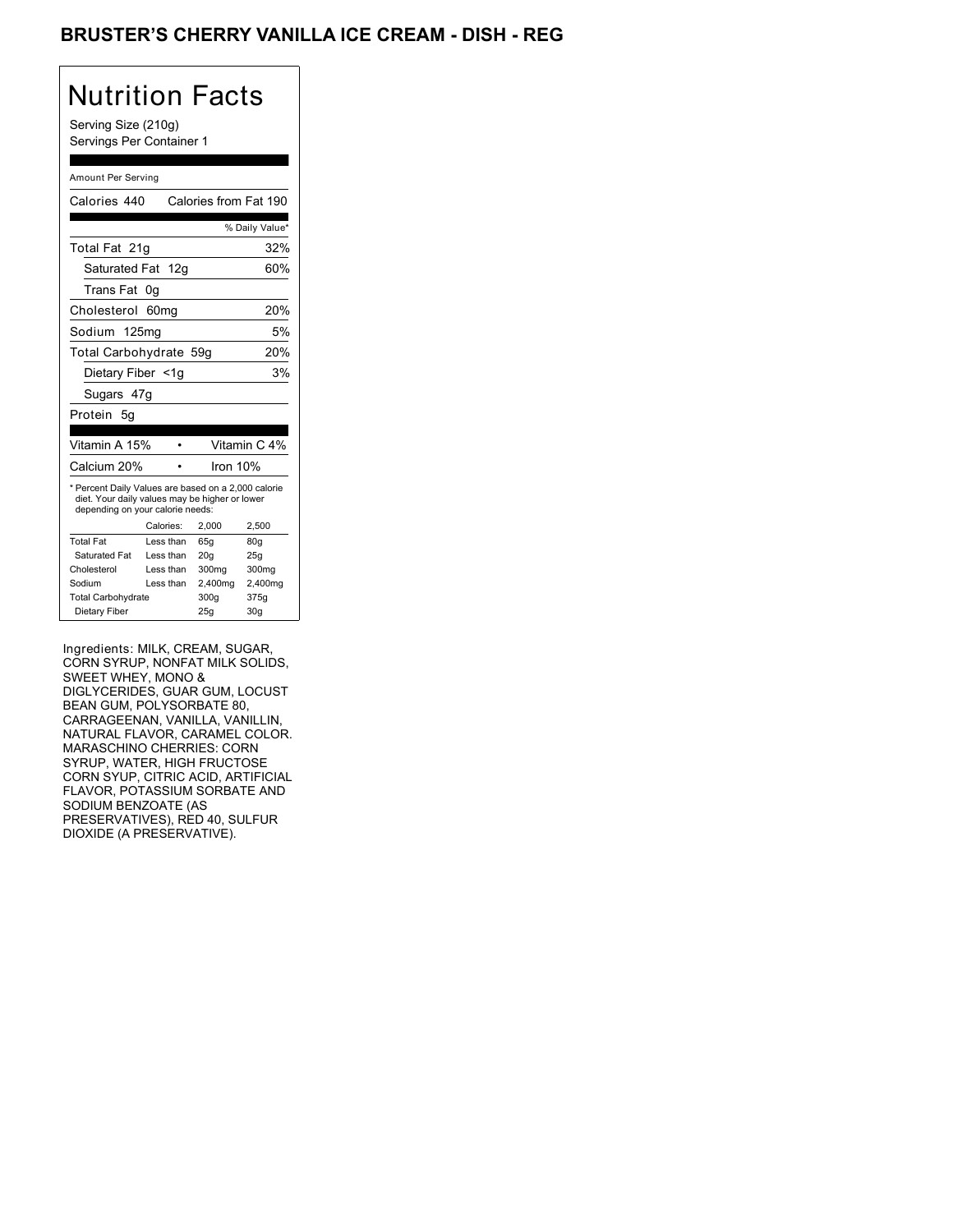## BRUSTER'S CHERRY VANILLA ICE CREAM - DISH - LG

# Nutrition Facts

Serving Size (280g) Servings Per Container 1

#### Amount Per Serving

| Calories 590                                                                                                                              |                  | Calories from Fat 250 |                |
|-------------------------------------------------------------------------------------------------------------------------------------------|------------------|-----------------------|----------------|
|                                                                                                                                           |                  |                       | % Daily Value* |
| Total Fat 28g                                                                                                                             |                  |                       | 42%            |
| Saturated Fat 16g                                                                                                                         |                  |                       | 80%            |
| Trans Fat                                                                                                                                 | 0g               |                       |                |
| Cholesterol                                                                                                                               | 80 <sub>mq</sub> |                       | 27%            |
| Sodium 170mg                                                                                                                              |                  |                       | 7%             |
| Total Carbohydrate 79g                                                                                                                    |                  |                       | 26%            |
| Dietary Fiber <1q                                                                                                                         |                  |                       | 4%             |
| Sugars 63g                                                                                                                                |                  |                       |                |
| Protein 7g                                                                                                                                |                  |                       |                |
|                                                                                                                                           |                  |                       |                |
| Vitamin A 20%                                                                                                                             |                  |                       | Vitamin C 4%   |
| Calcium 25%                                                                                                                               |                  | lron 15%              |                |
| * Percent Daily Values are based on a 2,000 calorie<br>diet. Your daily values may be higher or lower<br>depending on your calorie needs: |                  |                       |                |
|                                                                                                                                           | Calories:        | 2.000                 | 2.500          |
| <b>Total Fat</b>                                                                                                                          | Less than        | 65q                   | 80g            |
| Saturated Fat                                                                                                                             | Less than        | 20q                   | 25q            |
| Cholesterol                                                                                                                               | Less than        | 300mg                 | 300mg          |
| Sodium                                                                                                                                    | Less than        | 2,400mg               | 2,400mg        |
| <b>Total Carbohydrate</b>                                                                                                                 |                  | 300g                  | 375g           |
|                                                                                                                                           |                  |                       |                |

Ingredients: MILK, CREAM, SUGAR, CORN SYRUP, NONFAT MILK SOLIDS, SWEET WHEY, MONO & DIGLYCERIDES, GUAR GUM, LOCUST BEAN GUM, POLYSORBATE 80, CARRAGEENAN, VANILLA, VANILLIN, NATURAL FLAVOR, CARAMEL COLOR. MARASCHINO CHERRIES: CORN SYRUP, WATER, HIGH FRUCTOSE CORN SYUP, CITRIC ACID, ARTIFICIAL FLAVOR, POTASSIUM SORBATE AND SODIUM BENZOATE (AS PRESERVATIVES), RED 40, SULFUR DIOXIDE (A PRESERVATIVE).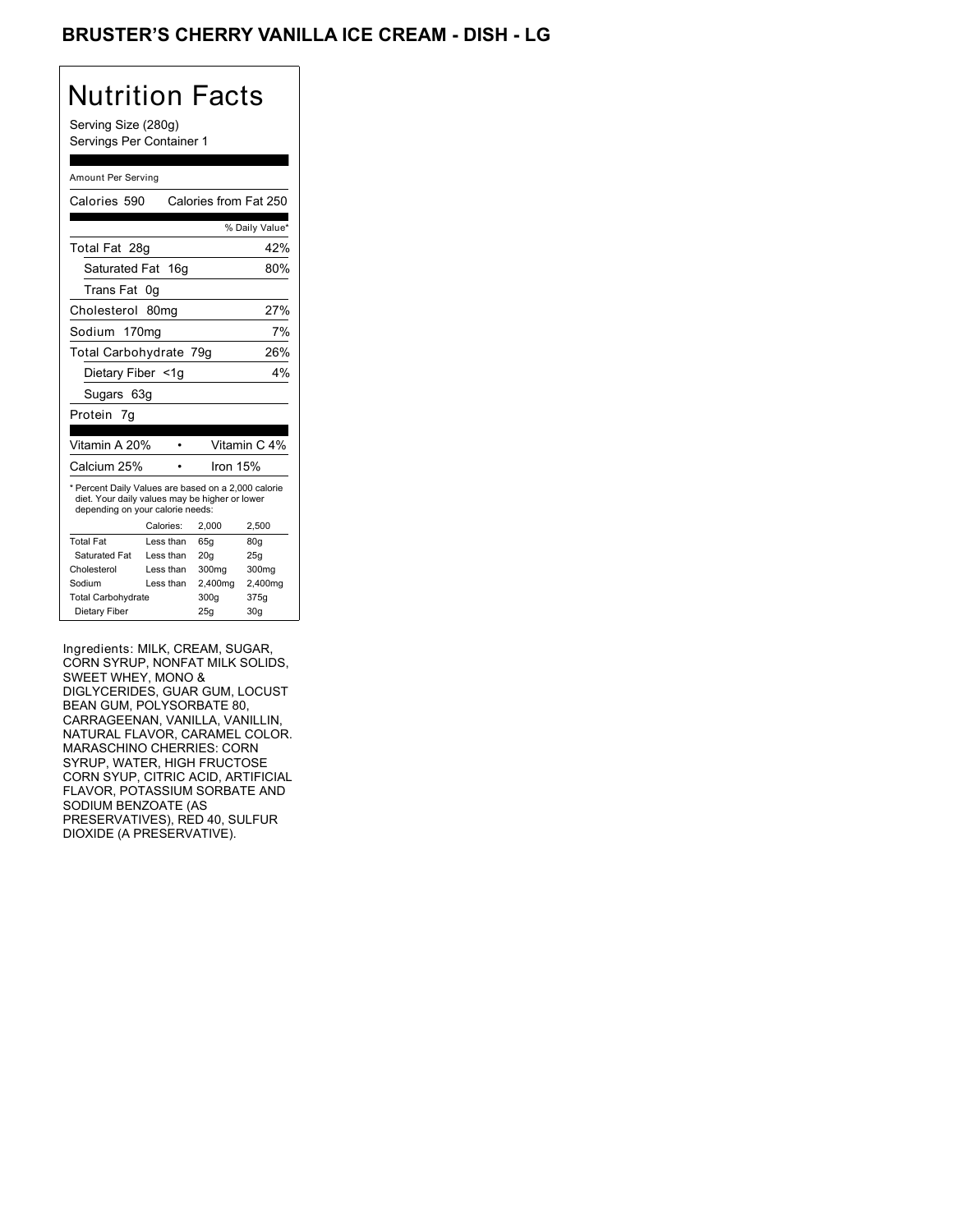### BRUSTER'S CHERRY VANILLA ICE CREAM - SUGAR CONE - SM

## Nutrition Facts

Serving Size (153g) Servings Per Container 1

#### Amount Per Serving

| Calories 350           | Calories from Fat 130                               |
|------------------------|-----------------------------------------------------|
|                        | % Daily Value*                                      |
| Total Fat 14g          | 22%                                                 |
| Saturated Fat 8q       | 40%                                                 |
| Trans Fat 0q           |                                                     |
| Cholesterol 40mg       | 13%                                                 |
| Sodium 105mg           | $4\%$                                               |
| Total Carbohydrate 51g | 17%                                                 |
| Dietary Fiber 0g       | 2%                                                  |
| Sugars 34g             |                                                     |
| Protein 4q             |                                                     |
|                        |                                                     |
| Vitamin A 10%          | Vitamin C 2%                                        |
| Calcium 15%            | Iron $8%$                                           |
| diet.                  | * Percent Daily Values are based on a 2,000 calorie |

Ingredients: MILK, CREAM, SUGAR, CORN SYRUP, NONFAT MILK SOLIDS, SWEET WHEY, MONO & DIGLYCERIDES, GUAR GUM, LOCUST BEAN GUM, POLYSORBATE 80, CARRAGEENAN, VANILLA, VANILLIN, NATURAL FLAVOR, CARAMEL COLOR. MARASCHINO CHERRIES: CORN SYRUP, WATER, HIGH FRUCTOSE CORN SYUP, CITRIC ACID, ARTIFICIAL FLAVOR, POTASSIUM SORBATE AND SODIUM BENZOATE (AS PRESERVATIVES), RED 40, SULFUR DIOXIDE (A PRESERVATIVE). SUGAR CONE: ENRICHED WHEAT FLOUR (ENRICHED WITH NIACIN, REDUCED IRON, THIAMIN MONONITRATE, RIBOFLAVIN, FOLIC ACID), TAPIOCA FLOUR, SUGAR, VEGETABLE SHORTENING (SOYBEAN AND/OR CANOLA OIL, MODIFIED PALM OIL, SOY LECITHIN, AND/OR PARTIALLY HYDROGENATED SOYBEAN OIL), OAT FIBER AND/OR VEGETABLE FIBER, SALT, CARAMEL COLOR, ARTIFICIAL FLAVOR, SOY LECITHIN.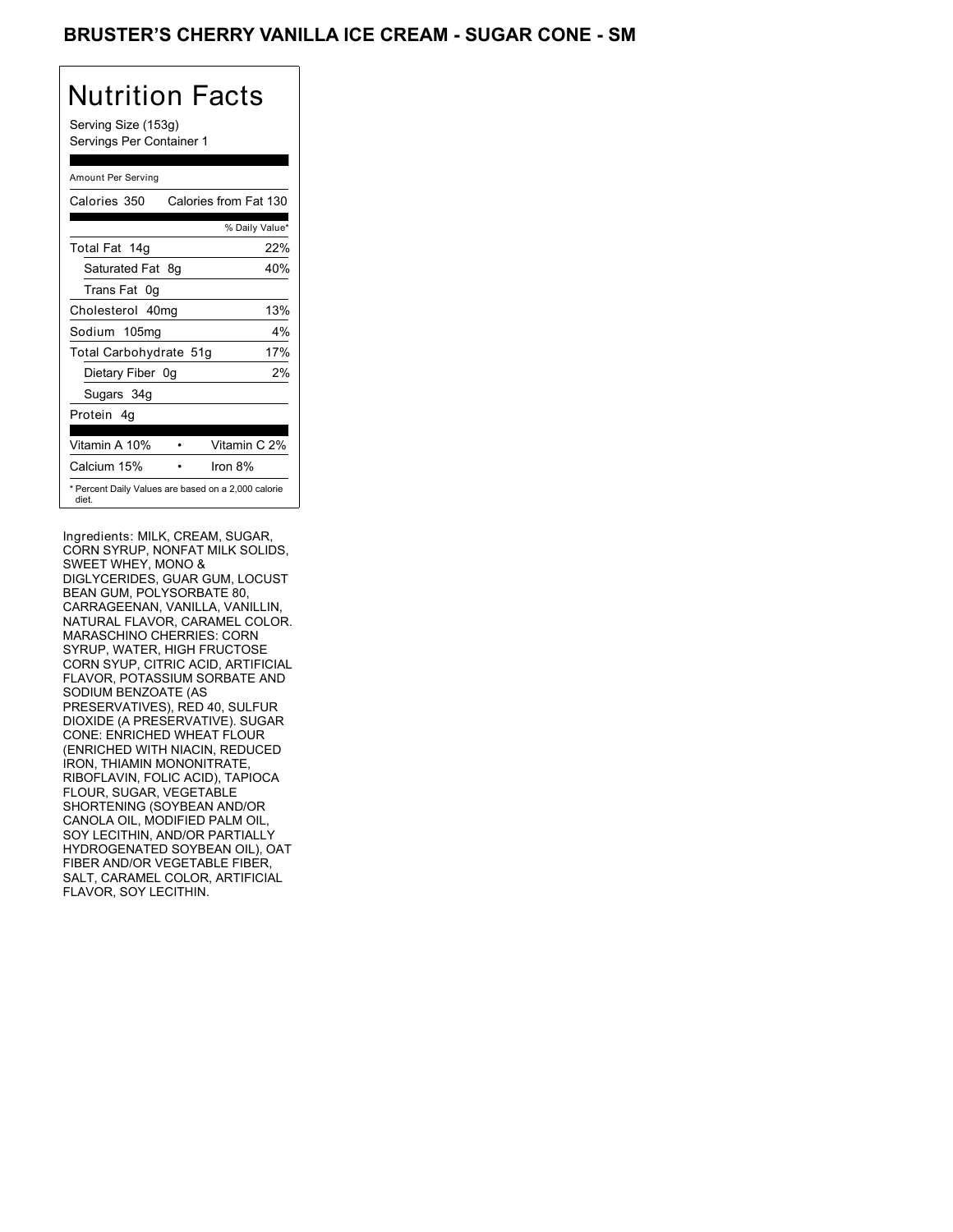### BRUSTER'S CHERRY VANILLA ICE CREAM - SUGAR CONE - REG

## Nutrition Facts

Serving Size (223g) Servings Per Container 1

#### Amount Per Serving

| Calories 500                                                 | Calories from Fat 190 |
|--------------------------------------------------------------|-----------------------|
|                                                              | % Daily Value*        |
| Total Fat 21g                                                | 32%                   |
| Saturated Fat 12g                                            | 60%                   |
| Trans Fat 0q                                                 |                       |
| Cholesterol 60mg                                             | 20%                   |
| Sodium 150mg                                                 | 6%                    |
| Total Carbohydrate 71g                                       | 24%                   |
| Dietary Fiber <1g                                            | 3%                    |
| Sugars 50g                                                   |                       |
| Protein 6q                                                   |                       |
| Vitamin A 15%                                                | Vitamin C 4%          |
| Calcium 20%                                                  | Iron $10%$            |
| * Percent Daily Values are based on a 2,000 calorie<br>diet. |                       |

Ingredients: MILK, CREAM, SUGAR, CORN SYRUP, NONFAT MILK SOLIDS, SWEET WHEY, MONO & DIGLYCERIDES, GUAR GUM, LOCUST BEAN GUM, POLYSORBATE 80, CARRAGEENAN, VANILLA, VANILLIN, NATURAL FLAVOR, CARAMEL COLOR. MARASCHINO CHERRIES: CORN SYRUP, WATER, HIGH FRUCTOSE CORN SYUP, CITRIC ACID, ARTIFICIAL FLAVOR, POTASSIUM SORBATE AND SODIUM BENZOATE (AS PRESERVATIVES), RED 40, SULFUR DIOXIDE (A PRESERVATIVE). SUGAR CONE: ENRICHED WHEAT FLOUR (ENRICHED WITH NIACIN, REDUCED IRON, THIAMIN MONONITRATE, RIBOFLAVIN, FOLIC ACID), TAPIOCA FLOUR, SUGAR, VEGETABLE SHORTENING (SOYBEAN AND/OR CANOLA OIL, MODIFIED PALM OIL, SOY LECITHIN, AND/OR PARTIALLY HYDROGENATED SOYBEAN OIL), OAT FIBER AND/OR VEGETABLE FIBER, SALT, CARAMEL COLOR, ARTIFICIAL FLAVOR, SOY LECITHIN.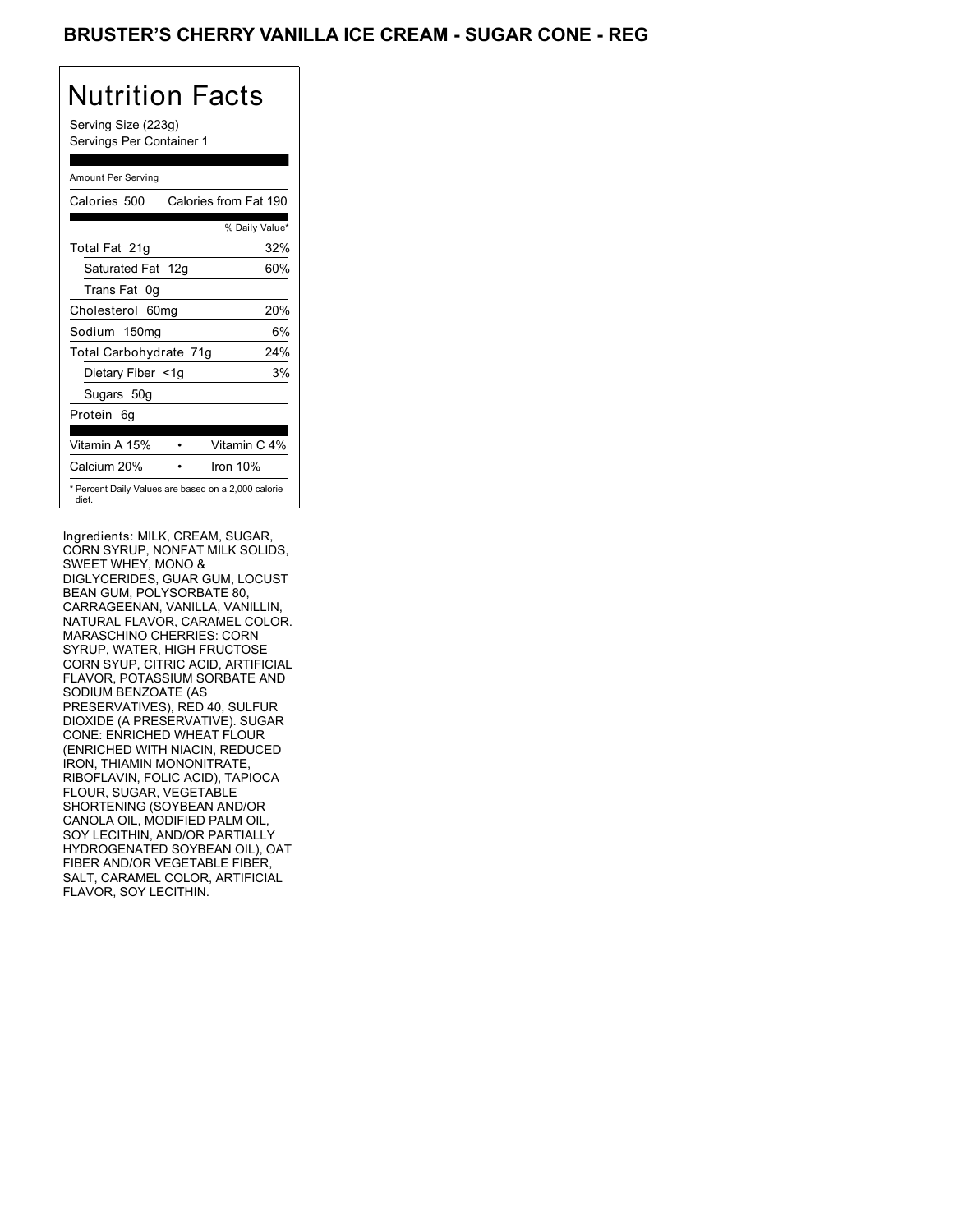### BRUSTER'S CHERRY VANILLA ICE CREAM - SUGAR CONE - LG

## Nutrition Facts

Serving Size (293g) Servings Per Container 1

#### Amount Per Serving

| Calories 640           | Calories from Fat 250                               |
|------------------------|-----------------------------------------------------|
|                        | % Daily Value*                                      |
| Total Fat 28g          | 43%                                                 |
| Saturated Fat 16g      | 80%                                                 |
| Trans Fat 0q           |                                                     |
| Cholesterol 80mg       | 27%                                                 |
| Sodium 190mg           | 8%                                                  |
| Total Carbohydrate 91g | 30%                                                 |
| Dietary Fiber <1g      | $4\%$                                               |
| Sugars 66g             |                                                     |
| Protein 8q             |                                                     |
| Vitamin A 20%          | Vitamin C 4%                                        |
| Calcium 30%            | Iron $15%$                                          |
| diet.                  | * Percent Daily Values are based on a 2,000 calorie |

Ingredients: MILK, CREAM, SUGAR, CORN SYRUP, NONFAT MILK SOLIDS, SWEET WHEY, MONO & DIGLYCERIDES, GUAR GUM, LOCUST BEAN GUM, POLYSORBATE 80, CARRAGEENAN, VANILLA, VANILLIN, NATURAL FLAVOR, CARAMEL COLOR. MARASCHINO CHERRIES: CORN SYRUP, WATER, HIGH FRUCTOSE CORN SYUP, CITRIC ACID, ARTIFICIAL FLAVOR, POTASSIUM SORBATE AND SODIUM BENZOATE (AS PRESERVATIVES), RED 40, SULFUR DIOXIDE (A PRESERVATIVE). SUGAR CONE: ENRICHED WHEAT FLOUR (ENRICHED WITH NIACIN, REDUCED IRON, THIAMIN MONONITRATE, RIBOFLAVIN, FOLIC ACID), TAPIOCA FLOUR, SUGAR, VEGETABLE SHORTENING (SOYBEAN AND/OR CANOLA OIL, MODIFIED PALM OIL, SOY LECITHIN, AND/OR PARTIALLY HYDROGENATED SOYBEAN OIL), OAT FIBER AND/OR VEGETABLE FIBER, SALT, CARAMEL COLOR, ARTIFICIAL FLAVOR, SOY LECITHIN.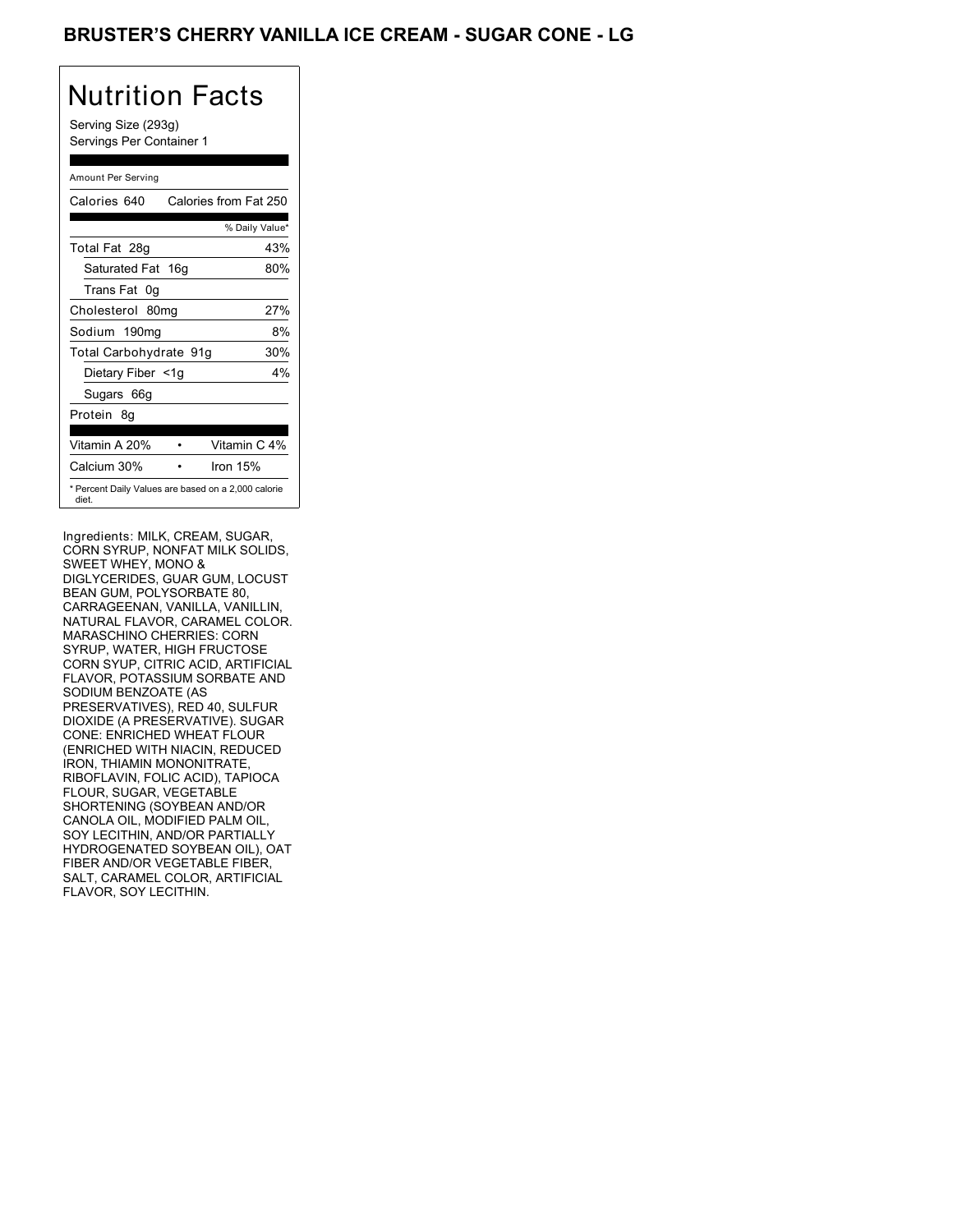### BRUSTER'S CHERRY VANILLA ICE CREAM - CAKE CONE - SM

## Nutrition Facts

Serving Size (146g) Servings Per Container 1

#### Amount Per Serving

| Calories 320           |    | Calories from Fat 130                               |
|------------------------|----|-----------------------------------------------------|
|                        |    | % Daily Value*                                      |
| Total Fat 14g          |    | 21%                                                 |
| Saturated Fat          | 8g | 40%                                                 |
| Trans Fat 0q           |    |                                                     |
| Cholesterol 40mg       |    | 13%                                                 |
| Sodium 95mg            |    | $4\%$                                               |
| Total Carbohydrate 44g |    | 15%                                                 |
| Dietary Fiber 0g       |    | 2%                                                  |
| Sugars 31g             |    |                                                     |
| Protein 4q             |    |                                                     |
| Vitamin A 10%          |    | Vitamin C 2%                                        |
| Calcium 15%            |    | Iron $8\%$                                          |
| diet.                  |    | * Percent Daily Values are based on a 2,000 calorie |

Ingredients: MILK, CREAM, SUGAR, CORN SYRUP, NONFAT MILK SOLIDS, SWEET WHEY, MONO & DIGLYCERIDES, GUAR GUM, LOCUST BEAN GUM, POLYSORBATE 80, CARRAGEENAN, VANILLA, VANILLIN, NATURAL FLAVOR, CARAMEL COLOR. MARASCHINO CHERRIES: CORN SYRUP, WATER, HIGH FRUCTOSE CORN SYUP, CITRIC ACID, ARTIFICIAL FLAVOR, POTASSIUM SORBATE AND SODIUM BENZOATE (AS PRESERVATIVES), RED 40, SULFUR DIOXIDE (A PRESERVATIVE). CAKE CONE: ENRICHED WHEAT FLOUR (ENRICHED WITH NIACIN, REDUCED IRON, THIAMIN MONONITRATE, RIBOFLAVIN, FOLIC ACID), TAPIOCA FLOUR, SUGAR, VEGETABLE OIL SHORTENING (SOYBEAN AND/OR CANOLA OIL, MODIFIED PALM OIL, SOY LECITHIN, AND/OR PARTIALLY HYDROGENATED SOYBEAN OIL), LEAVENING (SODIUM BICARBONATE, AMMONIUM BICARBONATE), SALT, NATURAL FLAVOR, ANNATTO (VEGETABLE COLOR).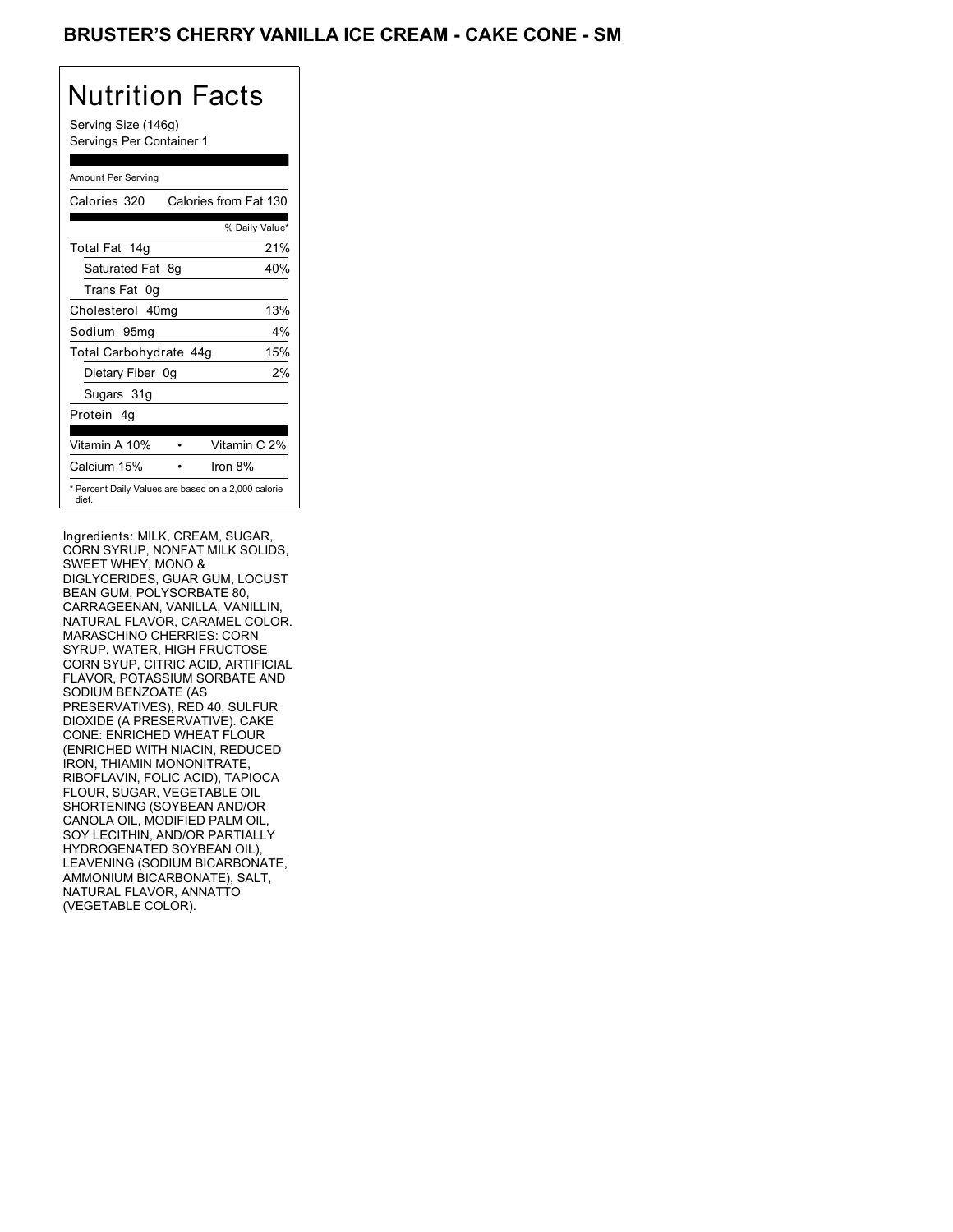## BRUSTER'S CHERRY VANILLA ICE CREAM - CAKE CONE - REG

## Nutrition Facts

Serving Size (216g) Servings Per Container 1

#### Amount Per Serving

| Calories 470                                                 | Calories from Fat 190 |
|--------------------------------------------------------------|-----------------------|
|                                                              | % Daily Value*        |
| Total Fat 21g                                                | 32%                   |
| Saturated Fat 12g                                            | 60%                   |
| Trans Fat 0q                                                 |                       |
| Cholesterol 60mg                                             | 20%                   |
| Sodium 135mg                                                 | 6%                    |
| Total Carbohydrate 64g                                       | 21%                   |
| Dietary Fiber <1g                                            | 3%                    |
| Sugars 47g                                                   |                       |
| Protein 6q                                                   |                       |
| Vitamin A 15%                                                | Vitamin C 4%          |
| Calcium 20%                                                  | Iron $10%$            |
| * Percent Daily Values are based on a 2,000 calorie<br>diet. |                       |

Ingredients: MILK, CREAM, SUGAR, CORN SYRUP, NONFAT MILK SOLIDS, SWEET WHEY, MONO & DIGLYCERIDES, GUAR GUM, LOCUST BEAN GUM, POLYSORBATE 80, CARRAGEENAN, VANILLA, VANILLIN, NATURAL FLAVOR, CARAMEL COLOR. MARASCHINO CHERRIES: CORN SYRUP, WATER, HIGH FRUCTOSE CORN SYUP, CITRIC ACID, ARTIFICIAL FLAVOR, POTASSIUM SORBATE AND SODIUM BENZOATE (AS PRESERVATIVES), RED 40, SULFUR DIOXIDE (A PRESERVATIVE). CAKE CONE: ENRICHED WHEAT FLOUR (ENRICHED WITH NIACIN, REDUCED IRON, THIAMIN MONONITRATE, RIBOFLAVIN, FOLIC ACID), TAPIOCA FLOUR, SUGAR, VEGETABLE OIL SHORTENING (SOYBEAN AND/OR CANOLA OIL, MODIFIED PALM OIL, SOY LECITHIN, AND/OR PARTIALLY HYDROGENATED SOYBEAN OIL), LEAVENING (SODIUM BICARBONATE, AMMONIUM BICARBONATE), SALT, NATURAL FLAVOR, ANNATTO (VEGETABLE COLOR).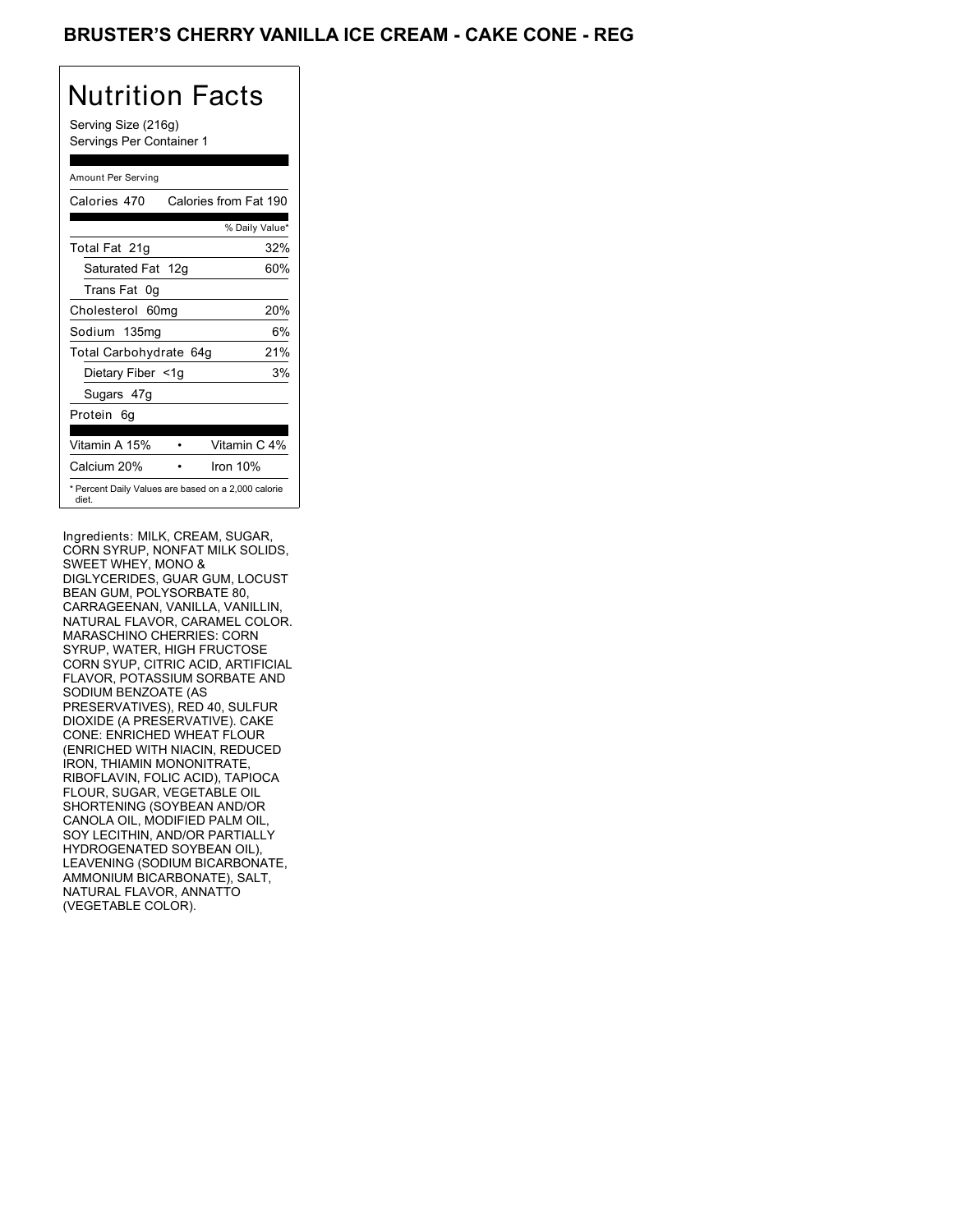## BRUSTER'S CHERRY VANILLA ICE CREAM - CAKE CONE - LG

## Nutrition Facts

Serving Size (286g) Servings Per Container 1

#### Amount Per Serving

| Calories 610                                                 | Calories from Fat 250 |
|--------------------------------------------------------------|-----------------------|
|                                                              | % Daily Value*        |
| Total Fat 28g                                                | 43%                   |
| Saturated Fat 16g                                            | 80%                   |
| Trans Fat 0q                                                 |                       |
| Cholesterol 80mg                                             | 27%                   |
| Sodium 180mg                                                 | 7%                    |
| Total Carbohydrate 84g                                       | 28%                   |
| Dietary Fiber <1g                                            | $4\%$                 |
| Sugars 63g                                                   |                       |
| Protein 8q                                                   |                       |
| Vitamin A 20%                                                | Vitamin C 4%          |
| Calcium 25%                                                  | Iron $15%$            |
| * Percent Daily Values are based on a 2,000 calorie<br>diet. |                       |

Ingredients: MILK, CREAM, SUGAR, CORN SYRUP, NONFAT MILK SOLIDS, SWEET WHEY, MONO & DIGLYCERIDES, GUAR GUM, LOCUST BEAN GUM, POLYSORBATE 80, CARRAGEENAN, VANILLA, VANILLIN, NATURAL FLAVOR, CARAMEL COLOR. MARASCHINO CHERRIES: CORN SYRUP, WATER, HIGH FRUCTOSE CORN SYUP, CITRIC ACID, ARTIFICIAL FLAVOR, POTASSIUM SORBATE AND SODIUM BENZOATE (AS PRESERVATIVES), RED 40, SULFUR DIOXIDE (A PRESERVATIVE). CAKE CONE: ENRICHED WHEAT FLOUR (ENRICHED WITH NIACIN, REDUCED IRON, THIAMIN MONONITRATE, RIBOFLAVIN, FOLIC ACID), TAPIOCA FLOUR, SUGAR, VEGETABLE OIL SHORTENING (SOYBEAN AND/OR CANOLA OIL, MODIFIED PALM OIL, SOY LECITHIN, AND/OR PARTIALLY HYDROGENATED SOYBEAN OIL), LEAVENING (SODIUM BICARBONATE, AMMONIUM BICARBONATE), SALT, NATURAL FLAVOR, ANNATTO (VEGETABLE COLOR).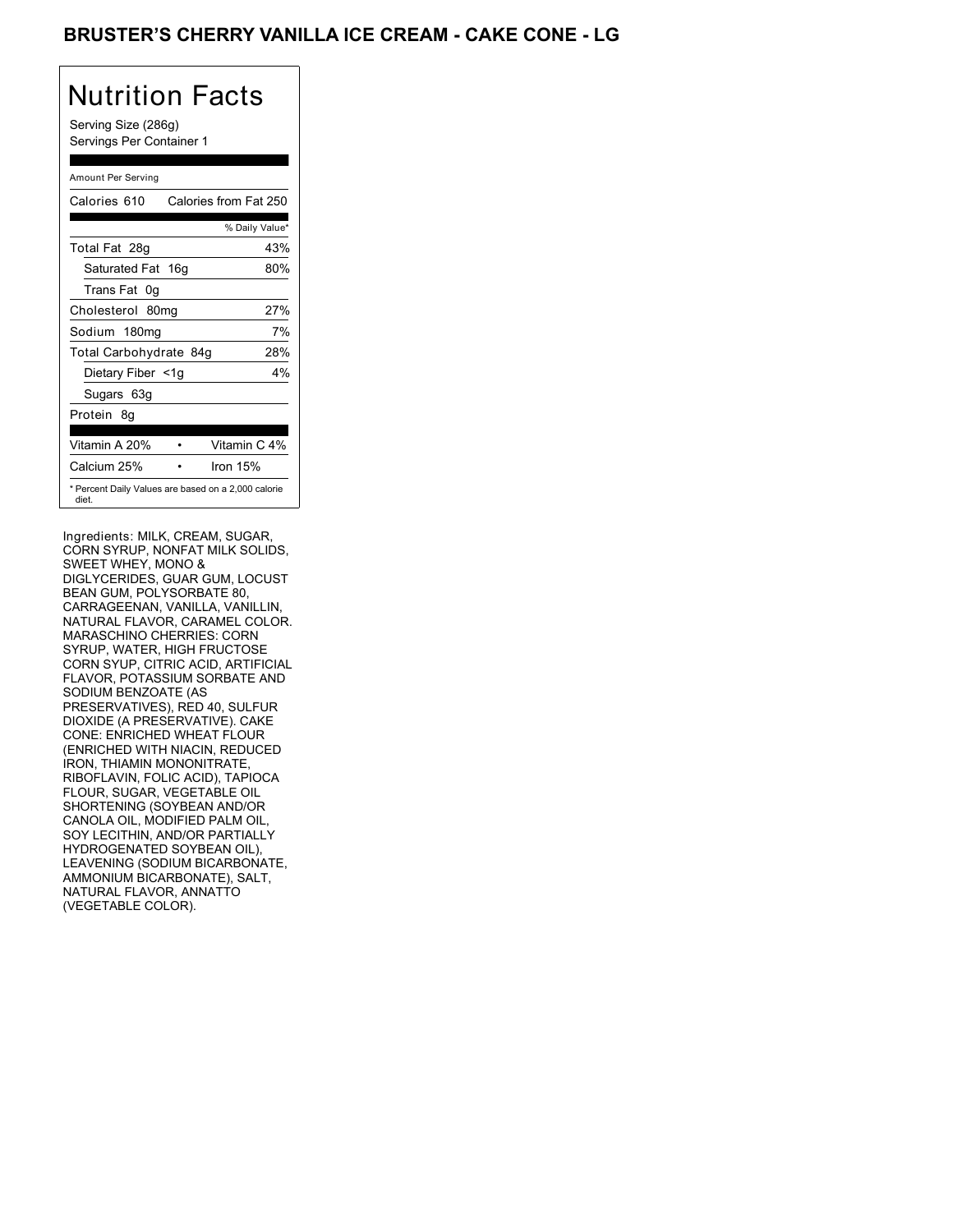### BRUSTER'S CHERRY VANILLA ICE CREAM - WAFFLE CONE - SM

## Nutrition Facts

Serving Size (170g) Servings Per Container 1

#### Amount Per Serving

| Calories 420                                                 |  | Calories from Fat 150 |
|--------------------------------------------------------------|--|-----------------------|
|                                                              |  | % Daily Value*        |
| Total Fat 17g                                                |  | 26%                   |
| Saturated Fat 9g                                             |  | 44%                   |
| Trans Fat 0q                                                 |  |                       |
| Cholesterol 50mg                                             |  | 16%                   |
| Sodium 85mg                                                  |  | 4%                    |
| Total Carbohydrate 62g                                       |  | 21%                   |
| Dietary Fiber 0g                                             |  | 2%                    |
| Sugars 42g                                                   |  |                       |
| Protein 5q                                                   |  |                       |
| Vitamin A 10%                                                |  | Vitamin C 2%          |
| Calcium 15%                                                  |  | Iron 10%              |
| * Percent Daily Values are based on a 2,000 calorie<br>diet. |  |                       |

Ingredients: MILK, CREAM, SUGAR, CORN SYRUP, NONFAT MILK SOLIDS, SWEET WHEY, MONO & DIGLYCERIDES, GUAR GUM, LOCUST BEAN GUM, POLYSORBATE 80, CARRAGEENAN, VANILLA, VANILLIN, NATURAL FLAVOR, CARAMEL COLOR. MARASCHINO CHERRIES: CORN SYRUP, WATER, HIGH FRUCTOSE CORN SYUP, CITRIC ACID, ARTIFICIAL FLAVOR, POTASSIUM SORBATE AND SODIUM BENZOATE (AS PRESERVATIVES), RED 40, SULFUR DIOXIDE (A PRESERVATIVE). WAFFLE CONE: ENRICHED BLEACHED WHEAT FLOUR (ENRICHED WITH NIACIN, REDUCED IRON, THIAMIN MONONITRATE, RIBOFLAVIN, FOLIC ACID), SUGAR, VEGETABLE SHORTENING (PARTIALLY HYDROGENATED SOYBEAN AND COTTONSEED OILS), WHOLE EGG, ARTIFICIAL FLAVOR (INCLUDING MALTODEXTRIN, MODIFIED CORNSTARCH, BUTTER, BUTTERMILK), DEXTROSE, SOY LECITHIN, ARTIFICIAL VANILLA FLAVOR.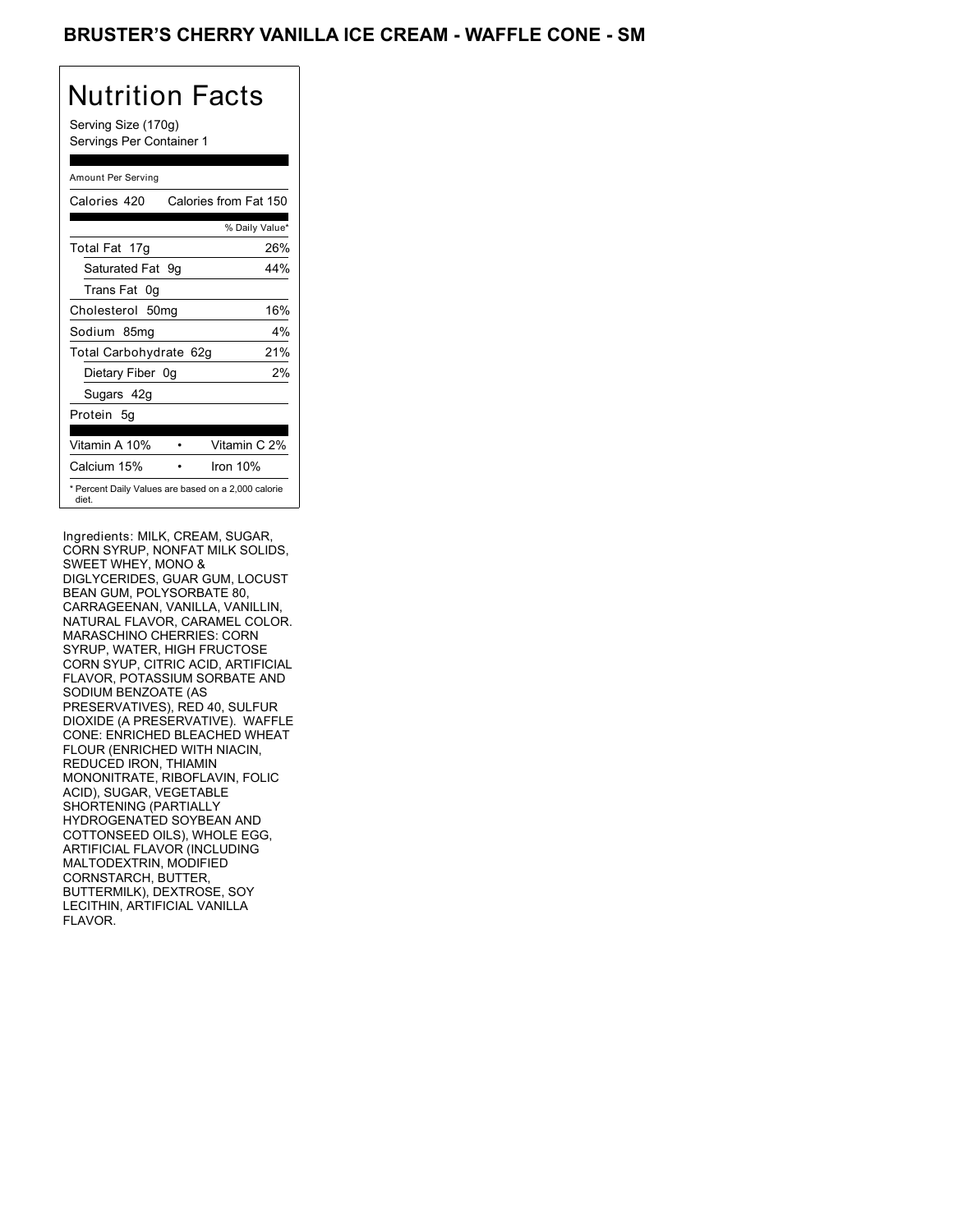### BRUSTER'S CHERRY VANILLA ICE CREAM - WAFFLE CONE - REG

## Nutrition Facts

Serving Size (240g) Servings Per Container 1

#### Amount Per Serving

| Calories 570                                                 | Calories from Fat 210 |
|--------------------------------------------------------------|-----------------------|
|                                                              | % Daily Value*        |
| Total Fat 24g                                                | 37%                   |
| Saturated Fat 13g                                            | 64%                   |
| Trans Fat 0q                                                 |                       |
| Cholesterol 70mg                                             | 23%                   |
| Sodium 125mg                                                 | 5%                    |
| Total Carbohydrate 82g                                       | 27%                   |
| Dietary Fiber <1g                                            | 3%                    |
| Sugars 57g                                                   |                       |
| Protein 7q                                                   |                       |
| Vitamin A 15%                                                | Vitamin C 4%          |
| Calcium 20%                                                  | Iron $15%$            |
| * Percent Daily Values are based on a 2,000 calorie<br>diet. |                       |

Ingredients: MILK, CREAM, SUGAR, CORN SYRUP, NONFAT MILK SOLIDS, SWEET WHEY, MONO & DIGLYCERIDES, GUAR GUM, LOCUST BEAN GUM, POLYSORBATE 80, CARRAGEENAN, VANILLA, VANILLIN, NATURAL FLAVOR, CARAMEL COLOR. MARASCHINO CHERRIES: CORN SYRUP, WATER, HIGH FRUCTOSE CORN SYUP, CITRIC ACID, ARTIFICIAL FLAVOR, POTASSIUM SORBATE AND SODIUM BENZOATE (AS PRESERVATIVES), RED 40, SULFUR DIOXIDE (A PRESERVATIVE). WAFFLE CONE: ENRICHED BLEACHED WHEAT FLOUR (ENRICHED WITH NIACIN, REDUCED IRON, THIAMIN MONONITRATE, RIBOFLAVIN, FOLIC ACID), SUGAR, VEGETABLE SHORTENING (PARTIALLY HYDROGENATED SOYBEAN AND COTTONSEED OILS), WHOLE EGG, ARTIFICIAL FLAVOR (INCLUDING MALTODEXTRIN, MODIFIED CORNSTARCH, BUTTER, BUTTERMILK), DEXTROSE, SOY LECITHIN, ARTIFICIAL VANILLA FLAVOR.